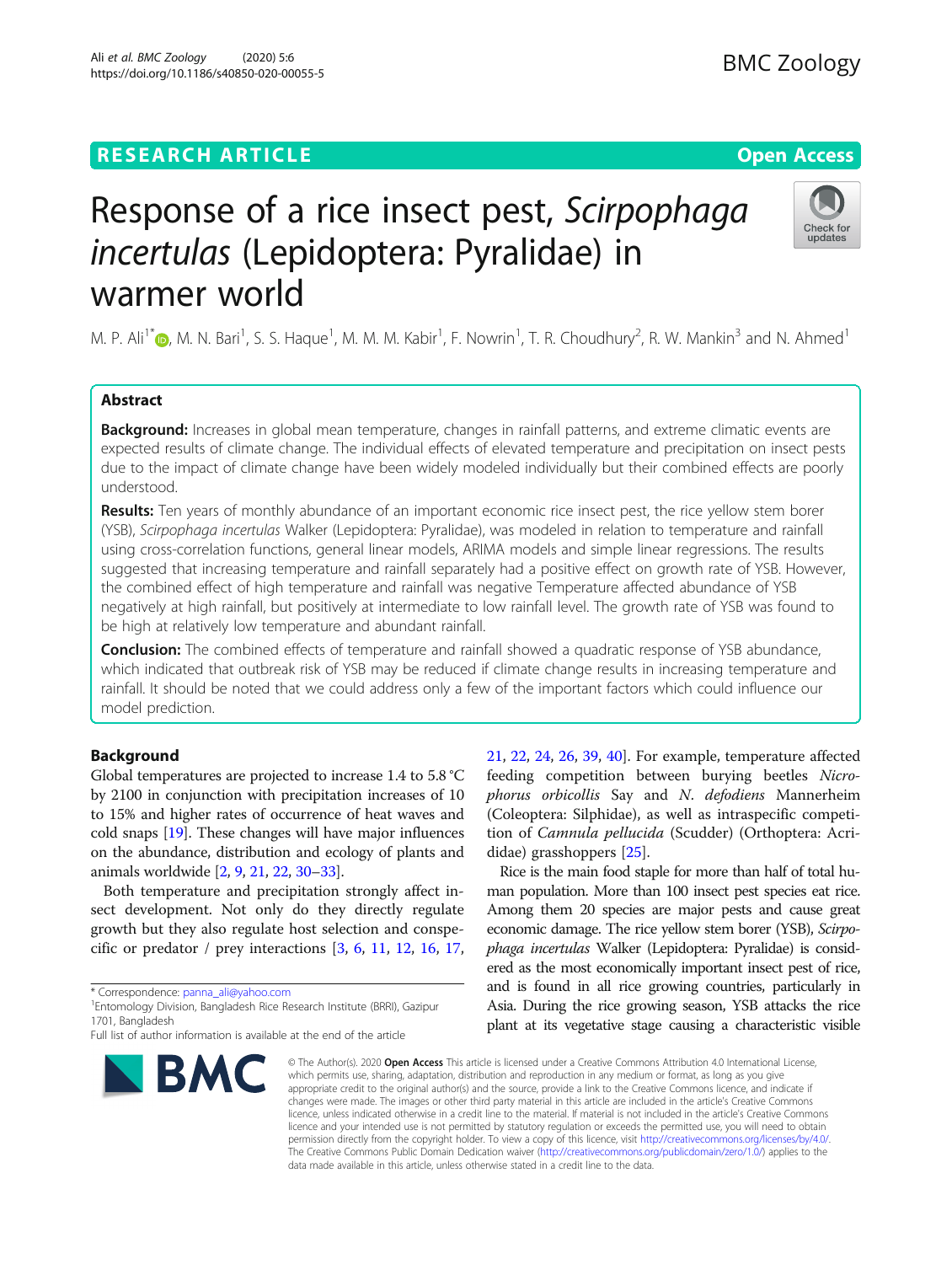symptom in rice fields called dead-heart (Fig. 1a). Later, at the reproductive stage, it produces white-head symptoms (Fig. 1b). This pest can cause large (3 to 95%) grain yield losses  $[15]$  $[15]$ . Each of the YSB life stages are significantly influenced by temperature [\[28](#page-7-0)]. Several factors including biotic, abiotic (climatic), crop variety, pest management and cultural practices affect the incidence and abundance of YSB in rice field. Among the climatic factors, temperature is considered to have the greatest influence on YSB abundance in the field. Climate change is expected to affect the behavior as well as distribution and abundance of YSB in southern Asia by increasing winter survival rates and the number of generations per year, as well as inducing an earlier appearance in the crops after winter [[37\]](#page-7-0). In addition, the physiological impacts of climate change on rice development is expected to reduce rice yields more than 30% over the next 80 years [[27\]](#page-7-0).

Rising temperature is known to be a leading cause of insect outbreaks in boreal forests [\[42](#page-7-0)]. However, the abundance of S. incertulas has decreased over the last three decades [\[14](#page-7-0), [45\]](#page-7-0), possibly due to mortality caused by higher temperatures and rainfall during July compared to previous decades  $[1, 8]$  $[1, 8]$  $[1, 8]$  $[1, 8]$ . Our model of YSB abundance presented here, derived from analyses of the previous effects of temperature and rainfall on YSB abundance over time, suggests that global warming may cause even lower abundance of YSB during July in future decades. To develop the model, we used simultaneous data of atmospheric temperatures, rainfall and YSB daily light trap captures collected over a ten-year period, to understand potential relationships between climatic variables and YSB abundance.

## Results

To consider recent effects of global warming and increased rainfall on abundance of S. incertulas in

Bangladesh, we conducted an experiment between 2006 and 2015 to obtain long-term abundance and weather data (please see details in [Materials and method](#page-5-0) section). A light trap was used to collect *S. incertulas* adults. Because light trap catches can be different from real field numbers, we also sampled weekly for immature stages. Comparisons between light trap captures and field samples indicated that only 6.0% of the population remains in the field, and 94% of the population ultimately is caught in the light trap, confirming that the light trap catches are an effective tool to monitor YSB in rice fields. Consequently, we used the light trap catches as monthly estimates of YSB abundance.

The monthly abundance of S. incertulas displayed seasonality (Fig. [2](#page-2-0)a-b). The results also showed that abundance was highest between April and June and also from August to November (Fig. [2a](#page-2-0)-b). December to March had the lowest abundance of the yearly seasons. In Bangladesh, there are three rice production seasons, monsoon rice, "Aus" (March–August), rainfed and supplement irrigated rice, "Transplanted Aman-T. Aman" (June–November) and irrigated and winter rice, "Boro" (December–March). A time series analysis and periodogram of monthly log abundance of S. incertulas confirmed the seasonality of abundance and showed the strongest periodicity at 6 months, followed by a weaker periodicity of 12 months (Fig. [2c](#page-2-0)).

Cross-correlation analysis showed a potential association of S. incertulas abundance with temperature and rainfall (supplementary information, Table [S1](#page-6-0)). The highest cross correlation function (CCF) values of abundance of S. incertulas with temperature and rainfall were 0.556 and − 0.402 respectively. It indicated that the associations of abundance of S. incertulas with temperature and rainfall might be positive and negative, respectively. However, further analyses showed that the relationships of abundance of S.

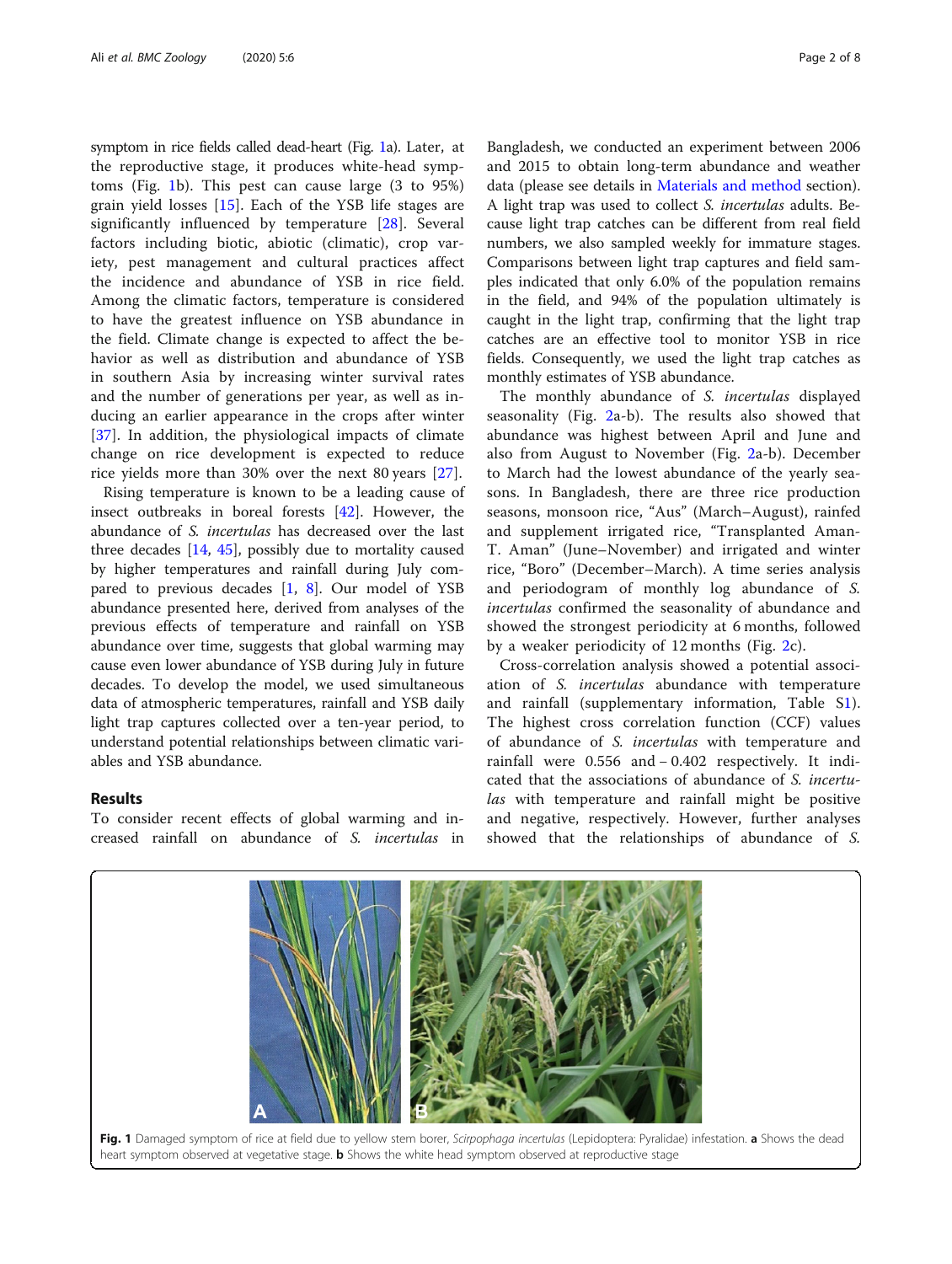<span id="page-2-0"></span>

incertulas with temperature and rainfall might be more complex than initially expected.

We found that the monthly abundance of S. incertulas varied on its own previous demographic history as well as temperature and rainfall (Y<sub>t</sub> = 0.458 Y<sub>t-1</sub> - 0.518 Y<sub>t-2</sub>+ 0.306  $Y_{t-3}$  + 0.002 T  $^2_{t-1}$  -1.553 $R_t^2$  - 0.225T<sub>t</sub> R<sub>t</sub> + 7.462R<sub>t</sub>;  $R^2$  = 0.652, AIC = 1.153). We also found that the residual from this regression model could be successfully modeled as per Hulme and Viner [\[18](#page-7-0)] by using a subset ARIMA (12, 0, 2) (1, 0, 1) model (Supplementary information, Table [S2](#page-6-0)). Variance partitioning results showed that combination of temperature and rainfall explained a total of 30.2% of the variance in abundance of S. incertulas, while temperature and rainfall explained 22.7 and 7.5% each, respectively (Fig. [3](#page-3-0)). The results indicated that the individual effect of temperature and rainfall and their combined or interaction effect were significant (Table [S2](#page-6-0)). However, temperature explained more of the variance in abundance of S. incertulas than the rainfall.

Results of simple linear regressions supported a hypothesis that climatic factors (e.g. temperature and rainfall) had a quadratic effect on *S. incertulas* population dynamics (Fig. [4\)](#page-3-0). At high rainfall level temperature affected abundance of S. incertulas negatively, but the effect was positive at intermediate to low rainfall levels

(Fig. [4a](#page-3-0)). Rainfall affected the abundance of S. incertulas positively in two situations, when monthly rainfall was less than 400 mm at high temperature and when monthly rainfall was less than 300 mm at intermediate temperature. On the contrary, the impact of rainfall on the abundance of S. *incertulas* was negative when monthly rainfall was more than 400 mm at high temperature, and when monthly rainfall was more than 300 mm at intermediate temperature (Fig. [4](#page-3-0)b).

For more evidence that elevated temperature and rainfall reduced the abundances of S. incertulas, we measured the response of growth rate  $(r)$  of S. incertulas to climate variability (factors) using a general linear model,  $r = \beta_0 + \beta_1 T + \beta_2 T^2 + \beta_3 R + \beta_4 R^2 + \beta_5 T R + \beta_6 T^2 R + \beta_7 T R^2 +$  $\beta_8 T^2 R^2 + \varepsilon$ .

The model was selected based on the lowest AIC value. The best fitted model for S. incertulas  $(F_{4, 113} = 5.70;$  $P = 0.0003$ ) growth rate, was  $r = -0.05516(0.02401) +$  $0.00429(0.00111)T + 0.00000468(0.00000141)R^2 - 0.000000$ 1861(0.00000005) $TR^2 - 0.0067314162(0.00353037)$  ln N.

Values of standard errors of the estimated parameters are shown in parentheses. At high temperature and rainfall, the model indicated that increasing temperature and rainfall influenced positively on growth rate but an interaction effect of temperature and rainfall had negative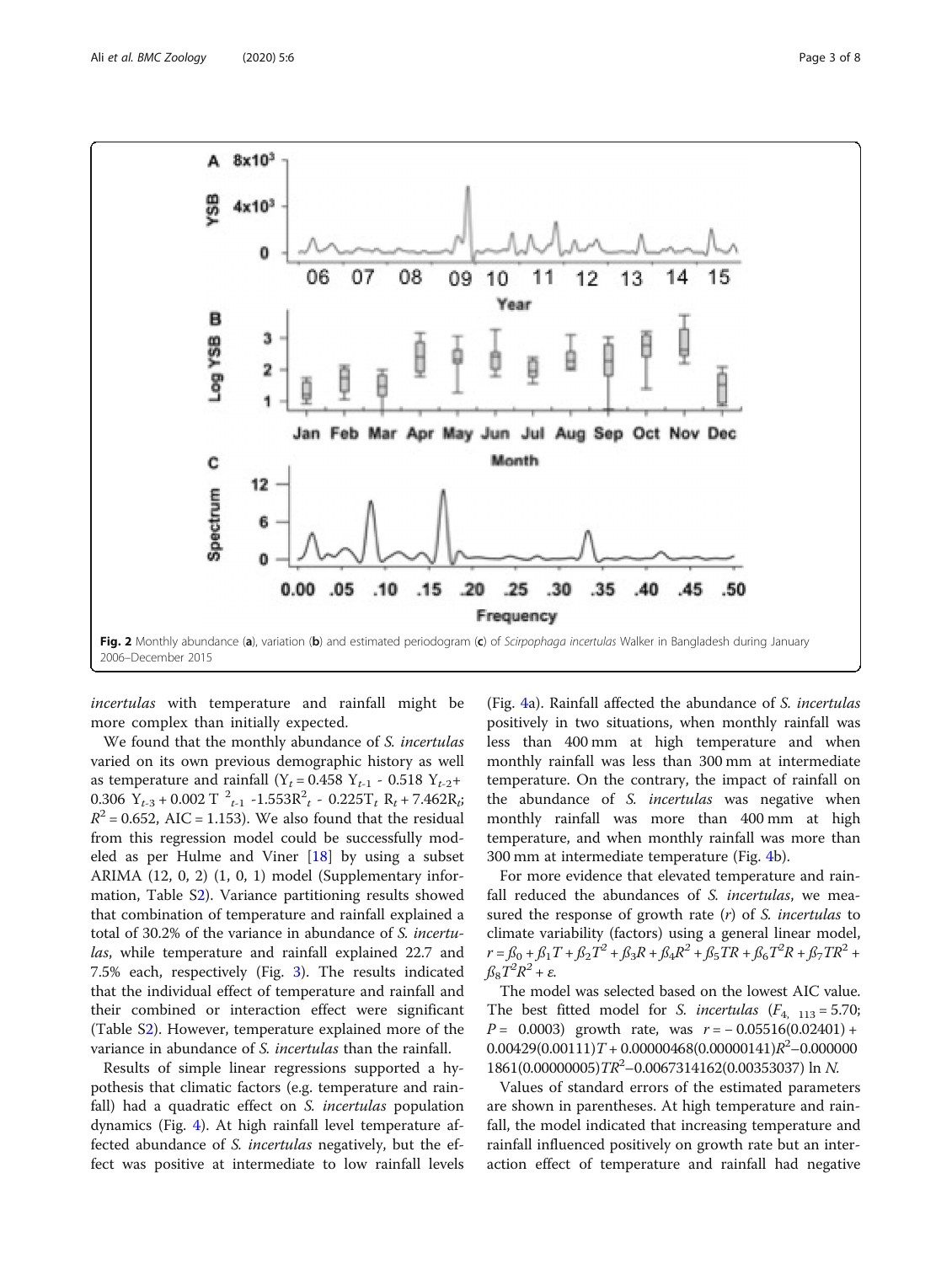<span id="page-3-0"></span>



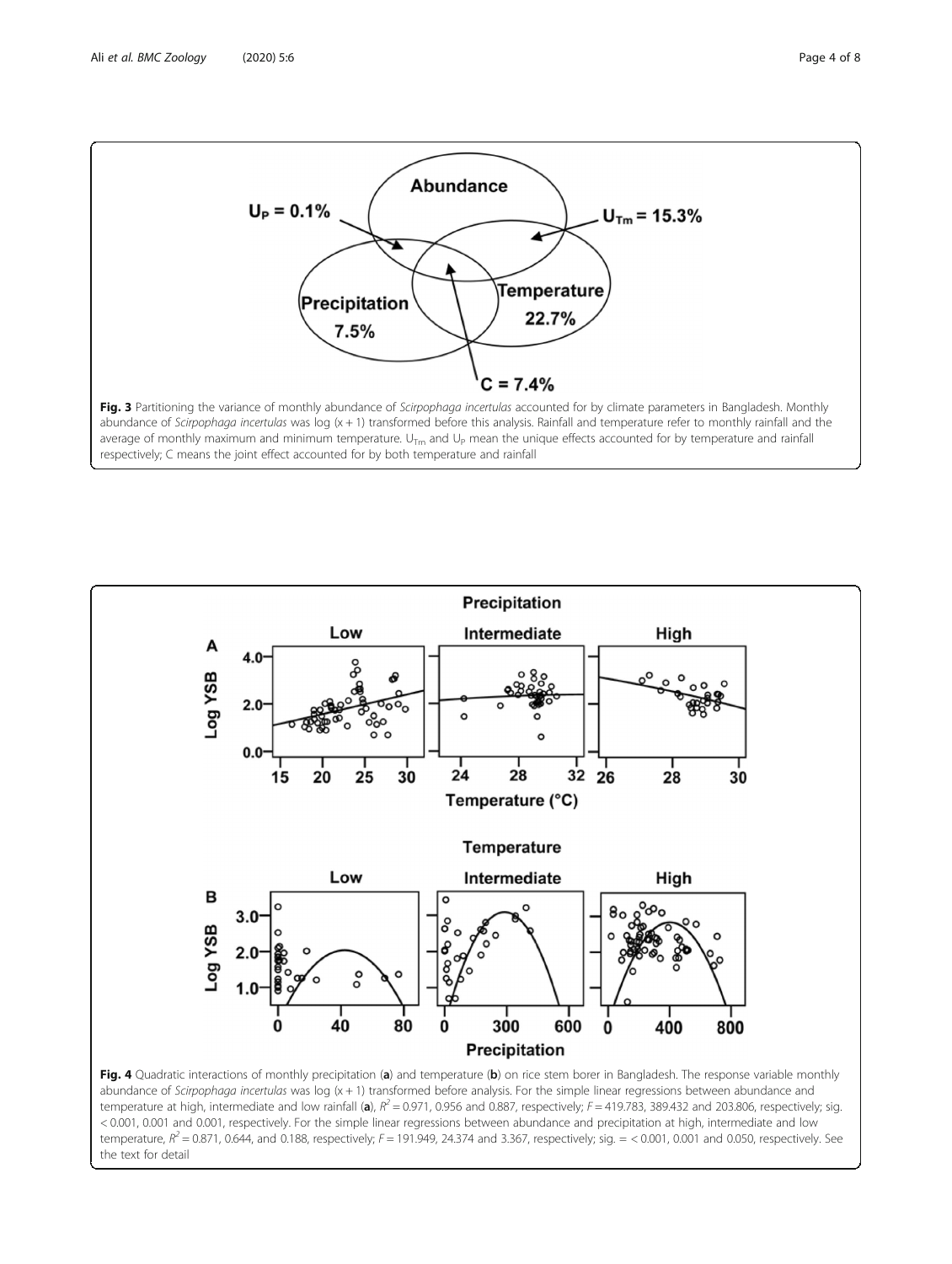influence  $(F_{4, 113} = 5.70; P = 0.0003)$ . The relationship among growth rate, temperature and rainfall showed that the per capita growth rate was higher at relatively low temperatures and elevated rainfall and lower at high temperature and elevated rainfall (Fig. 5). However, abundance of YSB would be higher when temperature prevail 10 to 25 °C with an amount of rainfall 400 to 700 mm. At higher temperature and rainfall, the forecasted growth rate also supported a result that the outbreak risk of S. incertulas might decrease. Note, however, that the model of predicted growth rate has not been validated for extreme combinations of temperature and rainfall.

The expected population size at time  $t + \Delta t$  can be obtained from  $E(N_{t + \Delta t}) = N_t e^{i\Delta t}$ . The model's ability to predict the population size at time  $t + \Delta t$  depends on temperature and rainfall during the time interval. We can therefore only predict the future population size if we have knowledge of how the weather will be during the period. One guess could be to use the average values for the period in focus. However, if we use the model retrospectively, we can replace temperature and rainfall with the actual values and use  $N_t$  instead of N to estimate the expected growth rate during the period and then insert it into the equation to forecast  $E(N_{t + \Delta t})$  from knowledge of  $N_t$ .

## Discussion

Now it is very important to investigate the impact of climate variables on the structure and diversity of the in-sect community [[44\]](#page-7-0), as insects could play important roles in ecosystem functioning [[5,](#page-7-0) [29\]](#page-7-0). This study is more likely subjected to gain the knowledge of results on swift ongoing climate change on the ecosystem and

species. Global warming is responsible for vertebrate, invertebrate, and plant range shifts [[36,](#page-7-0) [43](#page-7-0)]. Comparatively fewer research findings have been documented describing the possible impacts of climatic variables such as precipitation and temperature on the relationships within biotic communities  $[10, 35]$  $[10, 35]$  $[10, 35]$  $[10, 35]$ , but given the strong dependence of many organisms on particular climatic signals and precipitation levels, it is likely that such effects have been addressed in the present paper.

In this study, we used 10-year monthly abundance of an important rice insect pest S. incertulas and their response to temperature and rainfall was analyzed. Our results indicated that both temperature and rainfall have prediction power of the abundance of YSB. Both their individual and combined or interaction effect were significant (Table [S2](#page-6-0)). This result was consistent with prior studies which showed that the fluctuation of S. incertulas abundance was regulated mainly by abiotic factors [[4,](#page-7-0) [41\]](#page-7-0) and indicated that the response of *S. incertulas* to climate variability might be quadratic, due to potential interactions between temperature and rainfall. However, temperature explained more of the variance in abundance of *S. incertulas* than the rainfall. Rising temperature, decreasing rainfall, and intensifying agricul-tural production induce outbreak of H. armigera [\[34](#page-7-0)]. Our results also showed that rising temperature induce higher abundances of YSB in rice field at lower rainfall condition. However, if both temperature and rainfall increased simultaneously, the incidence of YSB would be declined (Fig. 5). Climate change and agricultural intensification could potentially induce the outbreaks of pest insects through weakening the density-dependent population regulation [[34\]](#page-7-0). Though

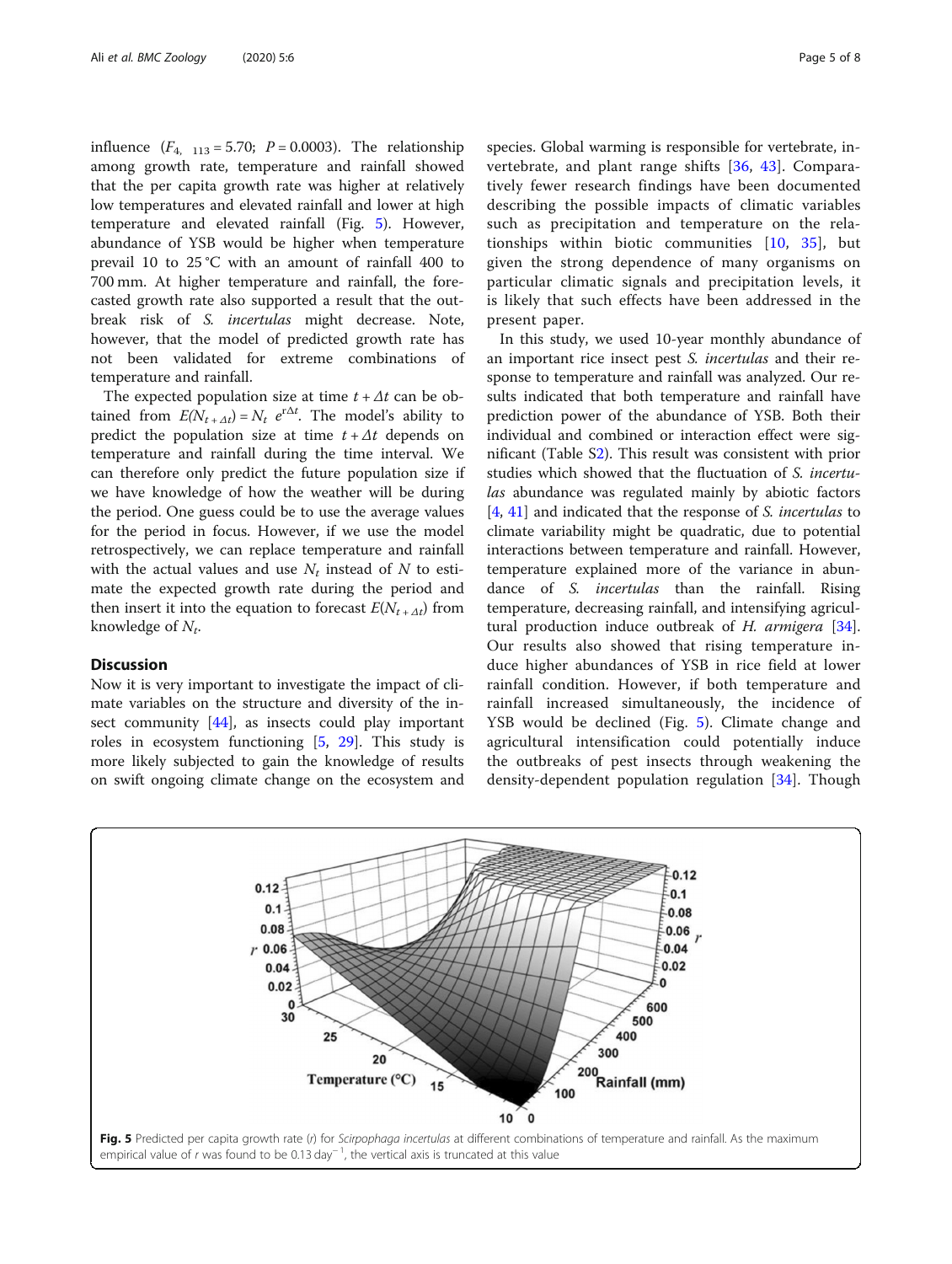<span id="page-5-0"></span>we did not include the agricultural intensification as a factor to explain our results we can consider that agricultural intensification has profound impact on insect pest outbreak in any field.

Results suggested that climatic factors (both elevated temperature and precipitation) might not cause an increase in the frequency of S. incertulas outbreaks in rice fields. Instead, the frequency of outbreak of S. incertulas might be reduced. Similarly, Karuppaiah and Sujayanad [[20\]](#page-7-0) had reported that higher temperature influenced the population dynamics of other rice insect pests for example, brown plant hopper Nilaparvata lugens (Stal) and rice leaffolder, Cnaphalocrocis medinalis (Guen), by lowering the survival rate. However, rainfall shows both positive and negative relationship with insect pest abundance. Bhowmik and Saha [[7\]](#page-7-0) found that rainfall had non-significant negative correlation with the abundance of red pumpkin beetle. Ghule et al. [[13](#page-7-0)] reported that rainfall positively influenced the population of fruit fly infesting ridge gourd. Maximum temperature had negative correlation whereas evening relative humidity had positive correlation with fruit flies infestation [[38\]](#page-7-0).

Based on our statistical model, we concluded that global warming might be responsible for the recent declining trend of S. incertulas in rice field. Similar declining trend in abundance of Plutella xylostella has been reported due to global warming by Kiritani [\[23](#page-7-0)]. However, he also reported an increasing trend in abundance of Helicoverpa armigera and Trichoplusia ni due to the global warming [\[23](#page-7-0)]. Elevated temperature influenced each growth stage of insect pest and thus regulated the abundance and distribution by impacting the growth, reproduction and development [[20](#page-7-0)].

Increases in global mean temperature, changes in rainfall patterns, and extreme climatic events are expected results of climate change [\[19](#page-7-0)]. From the statistical results of this study, we have modeled how recent levels of global warming have affected abundances of S. incertulas. As temperature and rainfall increase due to climate change, S. incertulas outbreaks may decrease. A quadratic response pattern also suggested that, as climate change affects abundance of S. incertulas, its effects may be of importance also for other pests. The abundance of S. incertulas showed a declining trend over the last three decades both in Bangladesh and Pakistan [\[14](#page-7-0), [45\]](#page-7-0), which would be of benefit to their rice farmers who improve their pest management practices, since this is their key pest of rice and rice is the main staple food for more than half of global human population.

The present study of the abundance pattern of *S. incer*tulas is provided here to explain associations between outbreaks of a major rice pest and climate change. However, it is not easy to draw specific predictions as to how climate change occurs and how the changes affect specific herbivore–associations. Incorporation of long-term demographic-herbivore data and the effects climate change on the associated hosts, as well as more geographically detailed models of local climate changes could improve the predictions of these models in explaining the responses of insect pests to climate change.

It should be noted that we could address only a few of the important factors which could influence our model prediction. Though our analysis showed that joint effect of elevated temperature and rainfall had a negative effect on the abundance of S. incertulas in rice field, we had not included other factors, e.g., crop stage and pest management practices that might also have important effects on abundance patterns. Moreover, we have used light trap data from a single location e.g. the BRRI Farm. Therefore, data from different geographic locations could provide more realistic predictions for specific field sites. More importantly, the declining trend of abundance of S. incertulas in South Asian countries especially in Bangladesh and Pakistan [[14,](#page-7-0) [45\]](#page-7-0) could also be attributed to successful pest management activities such as IPM, cultural practices, and insecticide applications.

## **Methods**

## Data collection

The YSB in this study were monitored daily using a light trap (Pennsylvania type, BRRI, Gazipur) placed in 20 Ha of rice fields at Bangladesh Rice Research Institute (24°0`0``N, 90°25`48``E). Light trap catches of YSB were daily collected, identified and preserved at the Entomology Division of BRRI. The time series of monthly YSB catches from January 2006 through December 2015 were then calculated and used in this study. A field survey was conducted at each week during this period as an alternative method to monitor YSB abundance. One hundred complete sweeps were taken to record adult YSB from BRRI research farm. In addition, 20 rice hills were examined to record immatures at the same at each week. All the climatic data (e.g. temperature, rainfall etc) used in the study were obtained from the Plant Physiology Division of BRRI ([www.brri.gov.bd\)](http://www.brri.gov.bd). These data covered the same study period and the area.

## Data analysis

Light trap catch data were compared with the field survey data and the abundance proportion was calculated. Monthly abundance of *S. incertulas*, *N*, was  $log_{10} (x + 1)$ transformed to improve the additivity and normalize the distribution of the time series data. The resulting series was used as the response variable (Y). Monthly maximum  $(T_{\text{max}}^{\circ}C)$ -, minimum  $(T_{\text{min}}^{\circ}C)$  temperature and  $log(x + 1)$  transformed rainfall (R, mm) were used as the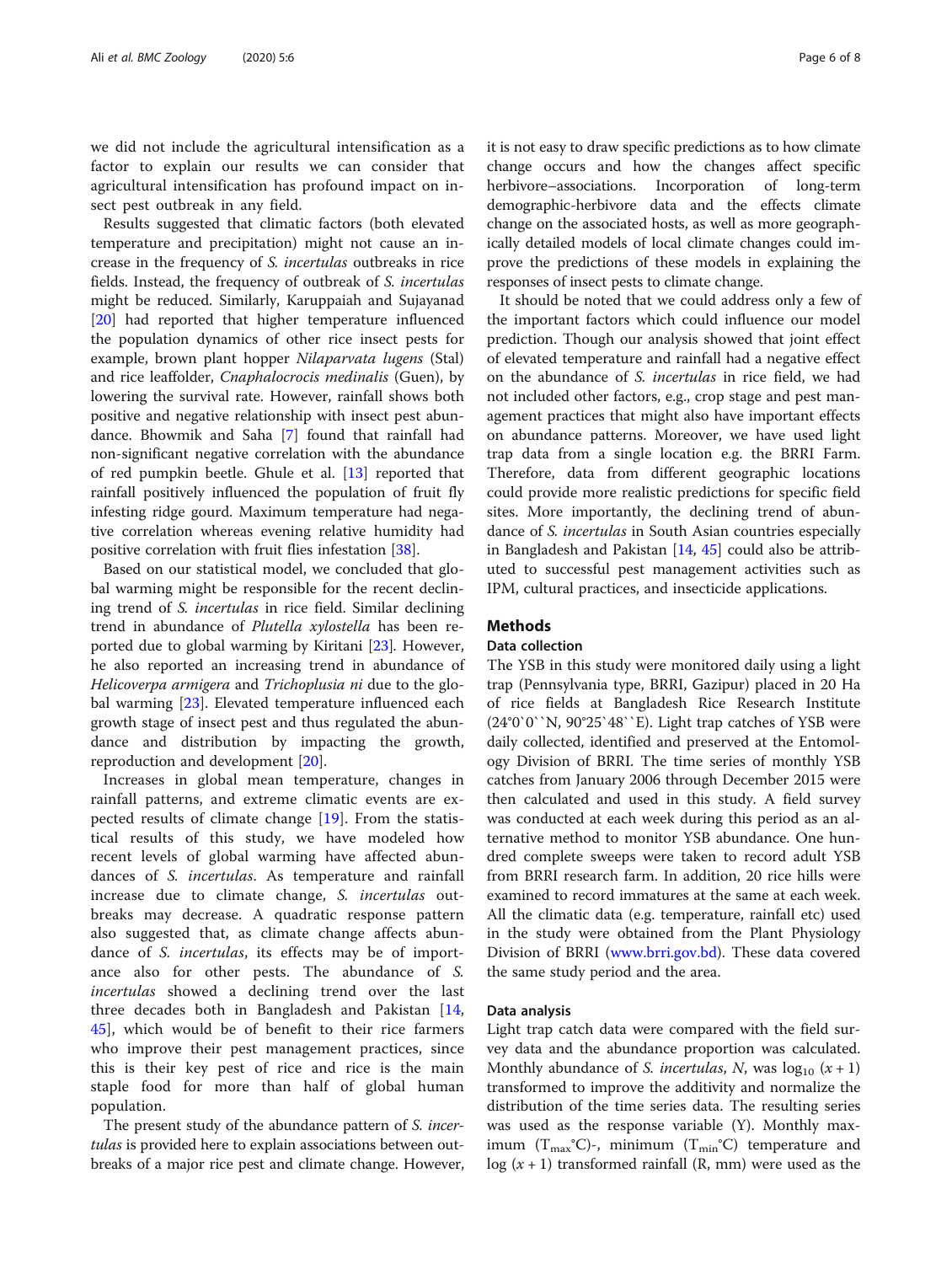<span id="page-6-0"></span>explanatory variables. As the highest value of crosscorrelation function (CCF) of S. incertulas abundance with T  $(T = (T_{max} + T_{min})/2)$  is higher than those with  $T_{\text{max}}$  and  $T_{\text{min}}$  (Table S1), we used T as a dummy proxy of  $T_{\text{max}}$  and  $T_{\text{min}}$  in subsequent analyses.

To determine the periodicity of S. incertulas population dynamics, spectral and CCF analyses were conducted to determine potential associations between the transformed response, Y, and explanatory variables, T and R. An augmented Dickey-Fuller unit root test showed that response variable was stationary. Therefore, there was no need to differentiate it in the following analyses. The Akaike information criterion (AIC) was minimized by first selecting autoregressive (AR) and moving average (MA) orders and then removing nonsignificant AR and MA parameters (Bozdogan 1987 for AIC, and ARIMA). The AIC then was used for optimal correlation structure of the autoregressive integrated moving average (ARIMA) model. The Lagrange Multiplier Test and Augmented Dickey-Fuller Unit Root Test were used for proper autocorrelation and nonstationarity, respectively in the residual series of models of the study. A subset ARIMA  $(12, 0, 2)$   $(1, 0, 1)$ <sup>12</sup> model was used for adjusting for serial residual correlation and the model,  $Y_t = 0.458$   $Y_{t-1}$  - 0.518  $Y_{t-2}$  + 0.306  $Y_{t-3}$  +  $0.002T^2t-1$   $-1.553R^2t$  -  $0.225T_t$   $R_t + 7.462R_t$ ;  $R^2 = 0.652$ ,  $AIC = 1.153$ ). The Autoregressive  $(AR)$  parameter for lag12, seasonal autoregressive (SAR) parameter for lag 1, moving average (MA) parameter for lag 2, and seasonal moving average (SMA) parameter for lag 1 were included in the subset ARIMA model (Table S2), with the other AR and MA parameters coefficients set to zero.

To reveal potential interactions between temperature and rainfall, we divided temperature and rainfall into three levels (temperature: high  $T_m > 28$  °C, intermediate  $28 \text{ °C} > T_m > 24 \text{ °C}$  and low  $T_m < 24 \text{ °C}$ ; rainfall: high  $P > 300$  mm, intermediate 300 mm  $> P > 100$  mm and low  $P < 100$  mm), and then conducted simple linear regression analyses by using a quadratic model without constant in the regression equations. As rainfall and temperature were correlated (the highest CCF value between these two series was 0.620 at lag 0), we conducted regression commonality analysis to partition the variance accounted by each of the explanatory variables.

The average per capita [Is this a commonly used term for insect abundance? Per capita normally means per person] growth rate  $(r)$  was calculated from time t to time  $t + \Delta t$ , where N is denoted as the population size. Here, monthly abundance of *S. incertulas* and  $N = (N_t + N_{t + \Delta t})/T$ 2 i.e. the average population size from time  $t$  to time  $t + \Delta t$ . T and R are denoted as the average temperature and amount of rainfall during the time interval, respectively. By means of a general linear model, we investigated whether  $r$  depends on temperature and rainfall and the model as below -

$$
r = \beta_0 + \beta_1 T + \beta_2 T^2 + \beta_3 R + \beta_4 R^2 + \beta_5 T R + \beta_6 T^2 R + \beta_7 T R^2 + \beta_8 T^2 R^2 + \varepsilon
$$

We used PROC REG in SAS (2007) to estimate the parameters of the model using a backward elimination method with  $p > 0.1$  as a criterion for dropping terms from the model. To account for a density-dependent effect of population size we added an extra term. The extra term was either  $\beta_9$  N or  $\beta_9$  ln N. The temperature that best predicted  $r$  was the daily minimum.

#### Supplementary information

Supplementary information accompanies this paper at [https://doi.org/10.](https://doi.org/10.1186/s40850-020-00055-5) [1186/s40850-020-00055-5](https://doi.org/10.1186/s40850-020-00055-5).

Additional file 1: Table S1. Values of cross-correlation function between monthly abundance of Scirpophaga incertulas Walker and climate parametric in Bangladesh.  $T_{max}$  and  $T_{min}$  mean monthly maximum and minimum temperature (°C). T is equal to  $(T_{\text{max}} + T_{\text{min}})/2$ . H means monthly precipitation/rainfall. Monthly abundance of S. incertulas was log  $(x + 1)$  transformed before analysis. Numbers in bold indicate that the coefficients were significant (2-tailed): P < 0.05.

Additional file 2: Table S2. Summary information on the regressive model for the monthly abundance of Scirpophaga incertulas Walker in Bangladesh during 2000–2009. Y and H mean  $log(x + 1)$  transformed monthly abundance of S. incertulas and monthly precipitation. T means the average of monthly maximum and minimum temperature. The serial residual correlation was adjusted using a subset of seasonal autoregressive (AR) integrated moving average (MA) model, ARIMA  $(12,0,2)(1,0,1)^{12}$ .

#### **Abbreviations**

AIC: Akaike information criterion; AR: Autoregressive; CCF: Cross correlation function; GLM: Generalized linear model; IPCC: Intergovernmental panel on climate change; MA: Moving average; ARIMA: Autoregressive integrated moving average; SAR: Seasonal autoregressive; SMA: Seasonal moving average; YSB: Yellow stem borer; T<sub>max</sub>: Maximum temperature; T<sub>min</sub>: Minimum temperature

#### Acknowledgments

We acknowledge Professor Björn Holmquist, Lund University for overall review of results of statistical analysis and Dr. Nachman, Copenhagen University for helping GLM construction and one figure preparation. Authors appreciate Dr. Denchung Huang, Chinese academy of Agricultural Science, China for developing the ARIMA model.

#### Authors' contributions

Research designed by NA, SSH, MNB and MPA; MMMK, MPA and NA collected data; MPA analyzed data and wrote the paper; RM, FN, TRC, SSH, MNB and NA edited the paper. All authors have read and approved the manuscript.

#### Funding

Bangladesh Rice Research Institute ("<http://www.brri.gov.bd>") funded for this research and provided logistic support and funding to collect data from the beginning to date, all scientists and staff of Entomology Division, for technical support, and Plant Physiology Division for providing climate variables data.

#### Availability of data and materials

Data information is accessible by providing in supplementary files. All other information require to understand the manuscript can send request to corresponding author for sharing the data.